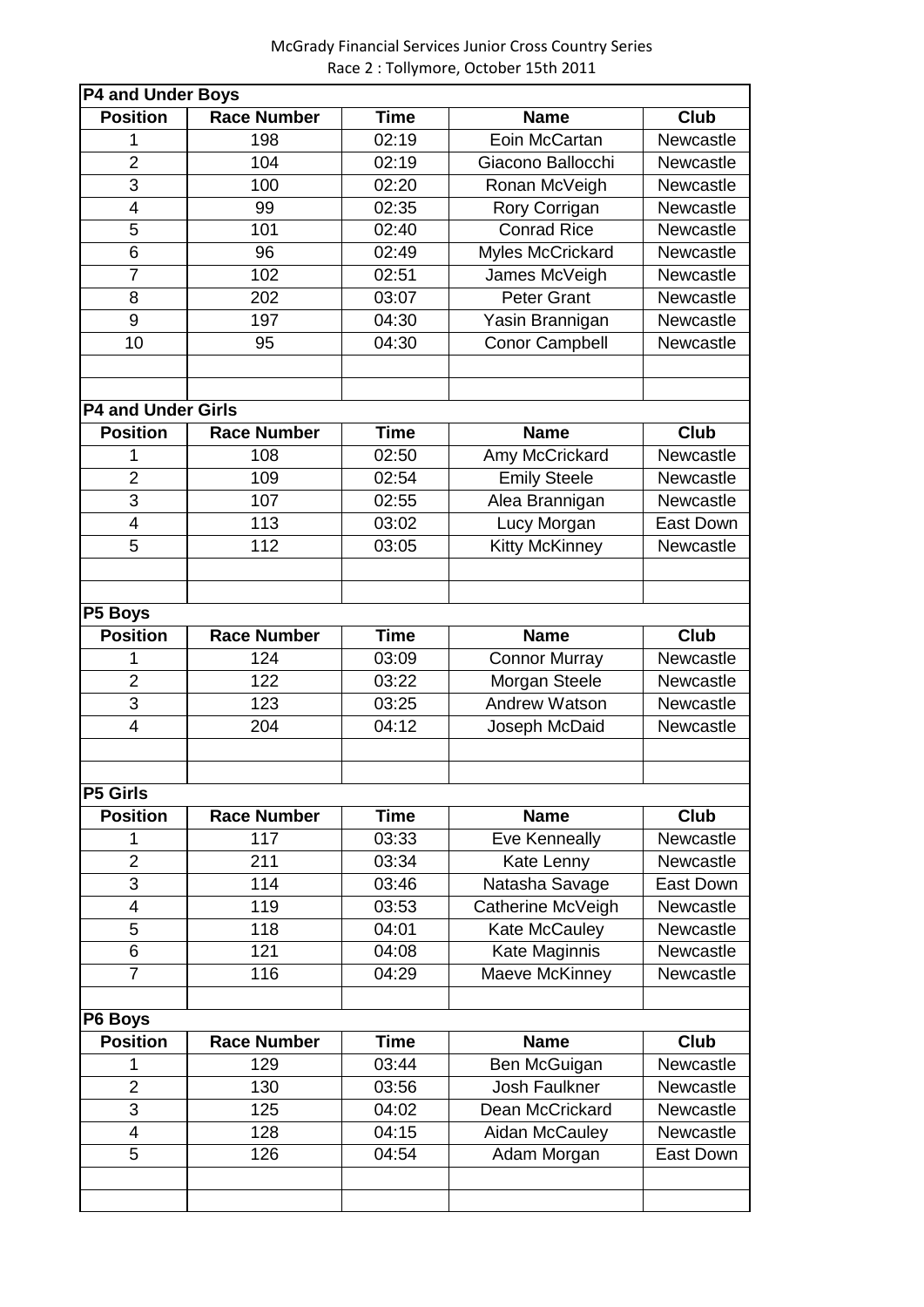## McGrady Financial Services Junior Cross Country Series Race 2 : Tollymore, October 15th 2011

| <b>P6 Girls</b> |                    |             |                         |                  |  |  |  |  |
|-----------------|--------------------|-------------|-------------------------|------------------|--|--|--|--|
| <b>Position</b> | <b>Race Number</b> | <b>Time</b> | <b>Name</b>             | Club             |  |  |  |  |
| 1               | 134                | 03:58       | Ellen Boyd              | <b>East Down</b> |  |  |  |  |
| $\overline{2}$  | 139                | 04:10       | <b>Kaira Cairns</b>     | Newcastle        |  |  |  |  |
| $\overline{3}$  | 132                | 04:19       | Eabha Campbell          | Newcastle        |  |  |  |  |
| $\overline{4}$  | 138                | 04:23       | Lidia Ballocchi         | Newcastle        |  |  |  |  |
| $\overline{5}$  | 133                | 04:24       | <b>Paulette Rice</b>    | East Down        |  |  |  |  |
| 6               | 137                | 05:14       | <b>Aine Rice</b>        | Newcastle        |  |  |  |  |
|                 |                    |             |                         |                  |  |  |  |  |
| <b>P7 Boys</b>  |                    |             |                         |                  |  |  |  |  |
| <b>Position</b> | <b>Race Number</b> | <b>Time</b> | <b>Name</b>             | <b>Club</b>      |  |  |  |  |
| 1               | 205                | 04:43       | <b>Tim Prenter</b>      | East Down        |  |  |  |  |
| $\overline{2}$  | 142                | 04:52       | <b>Caolan Hawkins</b>   | Newcastle        |  |  |  |  |
| 3               | 200                | 05:37       | Fionn McKibben          | Newcastle        |  |  |  |  |
| $\overline{4}$  | 146                | 05:48       | Padraig Rogan           | East Down        |  |  |  |  |
|                 |                    |             |                         |                  |  |  |  |  |
|                 |                    |             |                         |                  |  |  |  |  |
| <b>P7 Girls</b> |                    |             |                         |                  |  |  |  |  |
| <b>Position</b> | <b>Race Number</b> | <b>Time</b> | <b>Name</b>             | <b>Club</b>      |  |  |  |  |
| 1               | 151                | 05:26       | Michaela Quinn          | Newcastle        |  |  |  |  |
| 1               | 147                | 05:27       | Sarah Dougherty         | Newcastle        |  |  |  |  |
| 3               | 152                | 05:35       | Marie Claire McVeigh    | Newcastle        |  |  |  |  |
| 4               | 149                | 05:53       | Lucy Kenneally          | Newcastle        |  |  |  |  |
| 5               | 153                | 06:09       | Laura Molloy            | Newcastle        |  |  |  |  |
|                 |                    |             |                         |                  |  |  |  |  |
| Year 8 Boys     |                    |             |                         |                  |  |  |  |  |
| <b>Position</b> | <b>Race Number</b> | <b>Time</b> | <b>Name</b>             | Club             |  |  |  |  |
| 1               | 201                | 06:53       | <b>Matthew Carrick</b>  | <b>East Down</b> |  |  |  |  |
| $\overline{2}$  | 167                | 07:25       | <b>Ross McCrickard</b>  | Newcastle        |  |  |  |  |
| $\overline{3}$  | 203                | 07:35       | Daniel Atkinson         | East Down        |  |  |  |  |
| $\overline{4}$  | 212                | 07:57       | Jack Lenny              | Newcastle        |  |  |  |  |
| 5               | 195                | 08:25       | <b>Edward Boyd</b>      | East Down        |  |  |  |  |
|                 |                    |             |                         |                  |  |  |  |  |
| Year 8 Girls    |                    |             |                         |                  |  |  |  |  |
| <b>Position</b> | <b>Race Number</b> | Time        | <b>Name</b>             | Club             |  |  |  |  |
| 1               | 158                | 07:39       | Laura Green             | East Down        |  |  |  |  |
| $\overline{2}$  | 156                | 07:55       | Aoife Cochrane          | East Down        |  |  |  |  |
| 3               | 208                | 08:16       | Ellen Boden             | Newcastle        |  |  |  |  |
| 4               | 193                | 08:23       | <b>Tara Findlay</b>     | Newcastle        |  |  |  |  |
| 5               | 207                | 08:43       | Aislinn Thomson         | Newcastle        |  |  |  |  |
| 6               | 199                | 08:45       | <b>Orla McGarrity</b>   | Newcastle        |  |  |  |  |
| 7               | 210                | 08:47       | <b>Katy Fitzpatrick</b> | Newcastle        |  |  |  |  |
| 8               | 166                | 09:25       | Jemma Black             | East Down        |  |  |  |  |
| 9               | 163                | 10:00       | Aoife McCann            | Newcastle        |  |  |  |  |
|                 |                    |             |                         |                  |  |  |  |  |